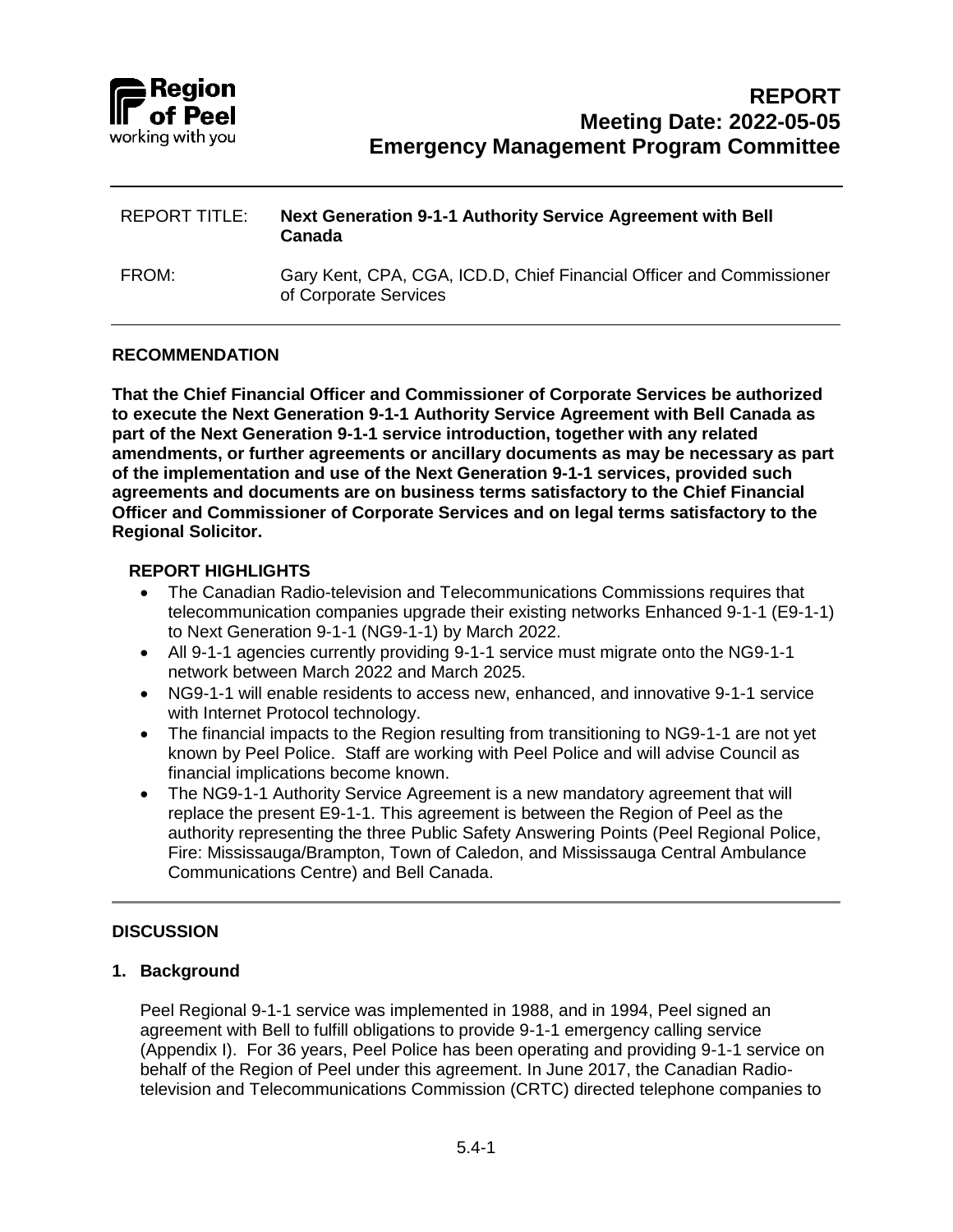# **Next Generation 9-1-1 Authority Service Agreement with Bell Canada**

upgrade their networks to be ready to provide NG9-1-1 voice and messaging services with Internet Protocol (IP) capabilities.

NG9-1-1 services will provide Canadians with access to new and innovative emergency services and capabilities. These services are enabled by the prevalence of mobile devices and the evolution of telecommunications networks with IP capabilities.

All 9-1-1 agencies currently providing E9-1-1 services must migrate onto the NG9-1-1 network between March 2022 and March 2025 according to the Telecom Regulatory Policy CRTC 2017-182. The current E9-1-1 network will be decommissioned after March 2025. This proposed date is subject to change depending on agencies migration progress.

As a Public Safety Answering Point within the Region of Peel, Peel Regional Police must have the capabilities required to receive, transfer and process NG9-1-1 calls as well as maintain the ability to receive and process all non-emergency calls. Peel Regional Police will be commencing a project to implement an NG9-1-1 Call Handling Solution, which will involve internal infrastructure changes to allow for onboarding to the Bell Emergency Services IP Network. This NG9-1-1 project at Peel Regional Police will also include a review of applicable changes to Public Safety Answering Points business processes.

The NG9-1-1 Authority Service Agreement is a new mandatory agreement replacing the current E9-1-1. This agreement is between the Region of Peel as the authority representing the three Public Safety Answering Points (Peel Regional Police, Brampton Fire, and Mississauga Central Ambulance Communications Centre) and Bell Canada. The NG9-1-1 is based on IP technologies and supports 9-1-1 calls over IP-based networks and devices, providing better emergency services to Canadians through world-class telecommunications networks.

## **FINANCIAL IMPLICATIONS**

Peel Police manages the operating costs for the current E9-1-1 system and allocates a portion of these costs to the Region. For the 2022 Budget, the Region's share is \$2.9 million, which represents 25 Communicators and 25 per cent of the Co-ordinator (Sergeant) position.

The financial impacts to the Region resulting from transitioning to NG9-1-1 are not yet known by Peel Police. Staff are working with Peel Police and will advise Council as financial implications become known.

# **CONCLUSION**

Through this report, staff is seeking delegated authority for the Chief Financial Officer and Commissioner of Corporate Services to execute the Next Generation 9-1-1 Authority Service Agreement with Bell Canada. This will permit the Region of Peel's Public Safety Answering Points (Fire: Mississauga/Brampton, Town of Caledon and Mississauga Central Ambulance Communications Centre), to begin migration to the new NG9-1-1 network according to the Telecom Regulatory Policy CRTC 2017-182, within the timelines identified above.